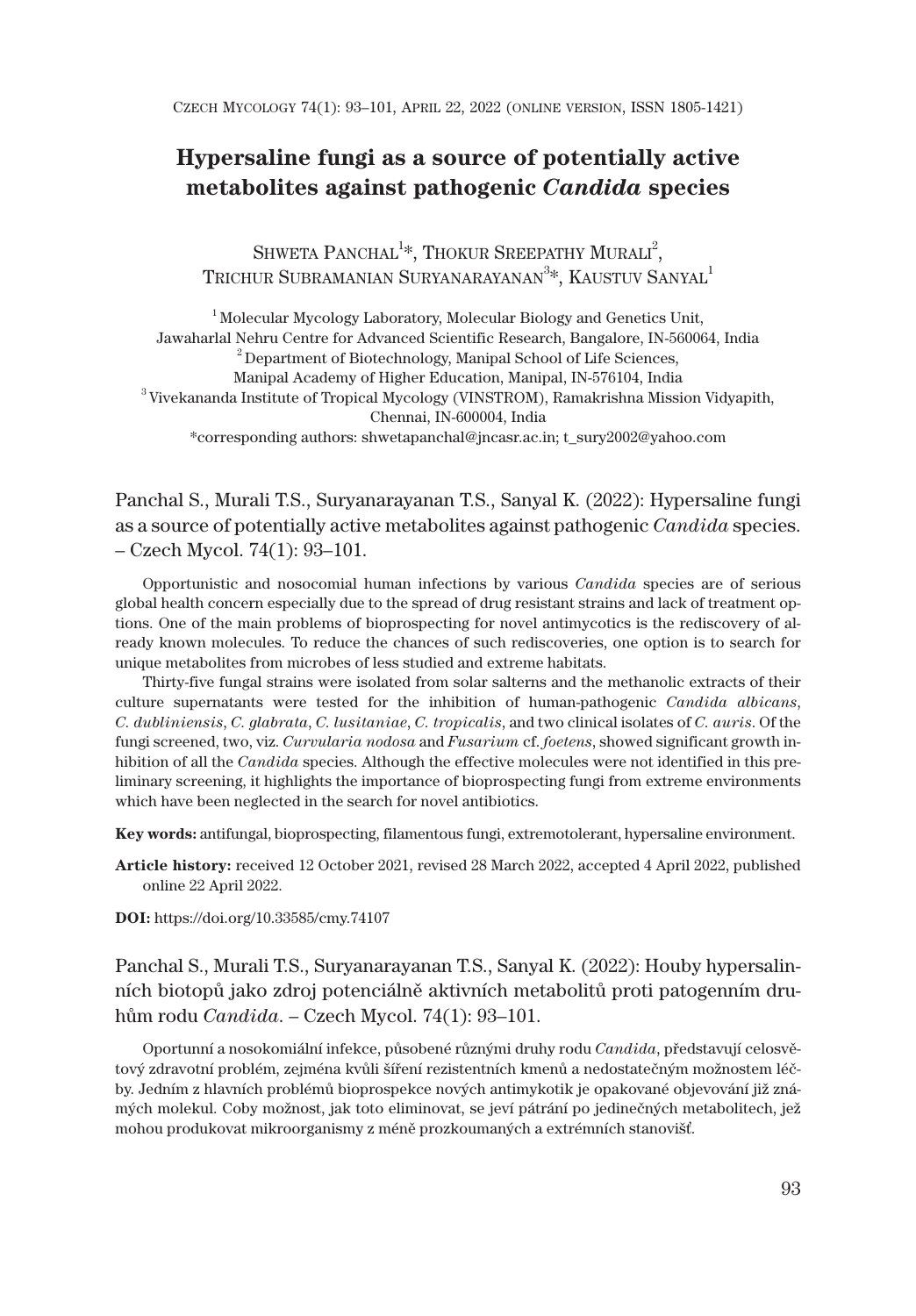CZECH MYCOLOGY 74(1): 93–101, APRIL 22, 2022 (ONLINE VERSION, ISSN 1805-1421)

Metanolické extrakty supernatantů 35 kmenů hub, izolovaných ze solných polí, byly testovány na inhibici lidských patogenů *Candida albicans*, *C. dubliniensis*, *C. glabrata*, *C. lusitaniae*, *C. tropicalis* a dvou klinických izolátů *C. auris*. Dva druhy, konkrétně *Curvularia nodosa* a *Fusarium* cf. *foetens*, vykázaly významnou inhibici růstu všech druhů rodu *Candida*. Ačkoli jde o předběžný screening, při kterém nebyly identifikovány účinné molekuly, ukazuje se význam bioprospekce hub z extrémních prostředí, dosud opomíjené při hledání nových antibiotik.

# **INTRODUCTION**

Of the approximately 140,000 known fungal species (Lücking et al. 2020), only a few are obligate human pathogens; most other human-associated fungi are opportunistic pathogens and cause disease only when immunity is compromised (Hall et Noverr 2017). Under weakened host immunity caused by surgical interventions, occurrence of pre-existing infections, or administration of immunosuppressive drugs, some of the commensals may turn pathogenic and cause invasive infections (mycoses). Such opportunistic fungal pathogens are adapted to surviving at human-body temperature, evade or suppress immunity, and break down human tissues to absorb nutrients (Köhler et al. 2017), causing over 1.6 million deaths annually (Almeida et al. 2019). The substantial increase in immunocompromised patients due to organ transplants, diseases like AIDS and the emergence of new strains of pathogenic fungi have projected mycoses as a major health issue (Rodrigues et Nosanchuk 2020).

Among the fungal pathogens, species of *Candida* are the most common fungi causing mycoses in immunocompromised patients probably because of their widespread association with humans as commensals (Köhler et al. 2017). Systemic candidiasis caused by *Candida albicans* is life-threatening with a high mortality rate of 35–70%; infections caused by non-albicans *Candida* species like *C. glabrata*, *C. tropicalis*, *C. parapsilosis*, and *C. auris* are also significant in hospital settings, with *C. tropicalis* prevalent as the leading fungal pathogen in intensive care units (ICUs) across hospitals in India (Chakrabarti et al. 2015). The limited choice of drugs for treating candidiasis and the rapid evolution of multidrug resistance among *Candida* owing to chromosomal aneuploidy, karyotype diversity (Legrand et al. 2019, Narayanan et al. 2021) and differential gene expression (Ji et al. 2020) has resulted in these pathogens affecting more than a quarter of a million patients every year (Kullberg et Arendrup 2015). Thus, the need for novel antibiotics to manage drug-resistant species of *Candida* cannot be overstressed.

In the past decade, the rapid evolution of multidrug resistance among *Candida auris* isolates across the globe (Clancy et Nguyen 2017, Lone et Ahmad 2019) has underscored the need for alternatives to existing antifungal drugs. Currently, only three primary antifungal drug types are used in treating invasive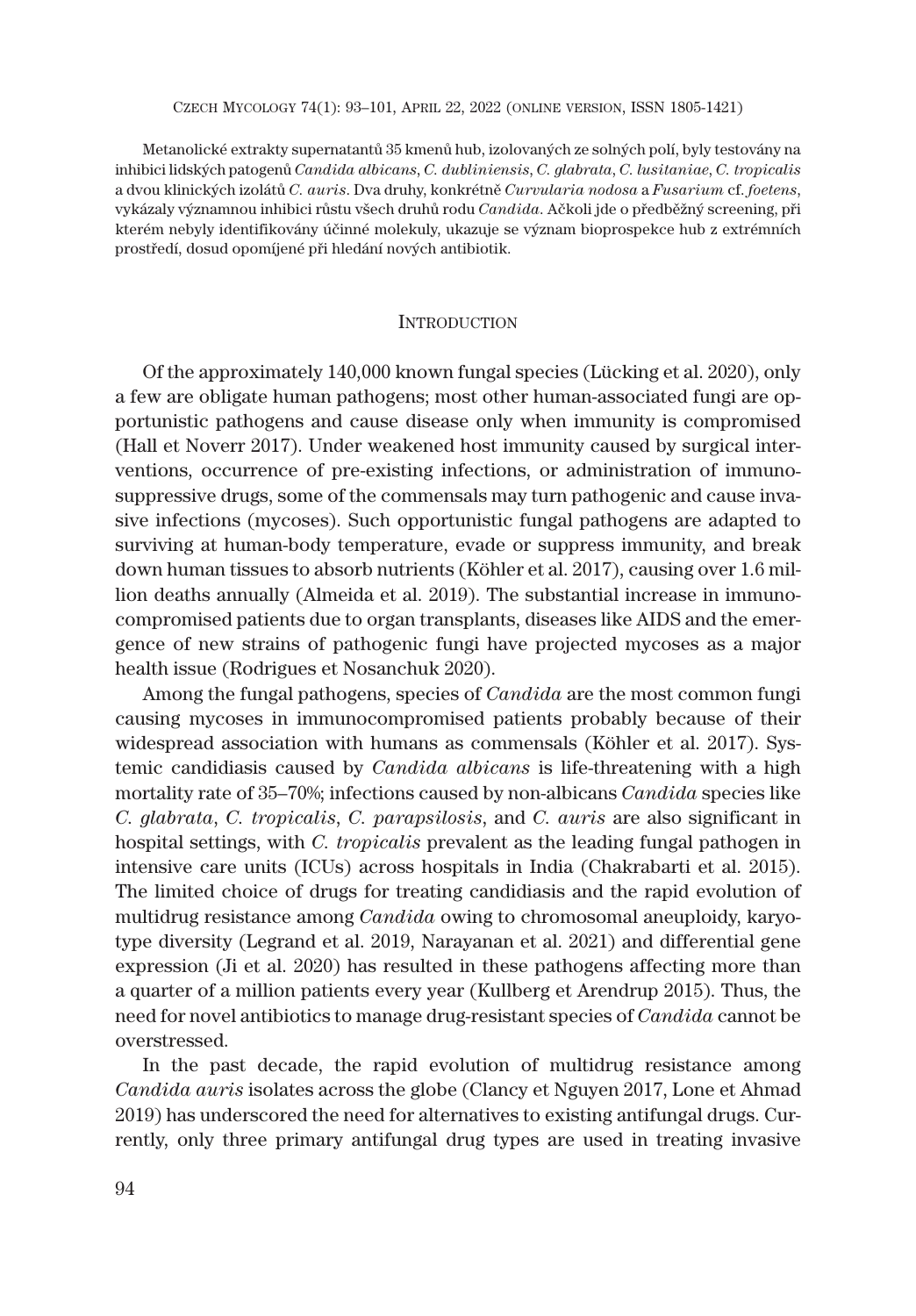fungal infections, viz. polyenes, azoles and echinocandins. Resistance to even one of these drugs reduces the therapeutic options by at least 33% (Berman et Krysan 2020). The evolution and spread of drug resistance to currently available antifungals combined with the slow pace of synthetic drug discovery emphasises the urgent need for new natural product-based antifungals. Furthermore, most drug discovery pipelines are dedicated to modifications of existing drugs. Resistance to these drugs is inevitable in the foreseeable future and hence bioprospecting the natural environment for novel antifungal drugs presents an excellent option.

However, since the search for such antibiotics among natural products has resulted in recurrent discovery of the same molecules (Cox et al. 2017), it is prudent to screen microbes from extreme habitats for novel antibiotics. Such environments would support only microbes adapted to the harsh conditions prevailing in them, thus possibly establishing novelty in the chemical interactions between them when compared to 'normal' environments. Extreme environments influence the metabolism of the microbes they harbour, possibly leading to the synthesis of unique metabolites not met within microbes of regular environments (Gunde-Cimerman et Zalar 2014, Chávez et al. 2015, Charlesworth et Burns 2016, Giddings et Newman 2022). Recent discoveries of several antimicrobial metabolites from extremophilic microbes including fungi (Rogozhin et al. 2018, Zhang et al. 2020, Hui et al. 2021, Igarashi et al. 2021) add credence to this argument*.*

While bacteria have been subjected to intense scrutiny in search of antibiotics, the fungal kingdom remains poorly explored in this aspect (Suryanarayanan et Hawksworth 2018). Fungi produce an extraordinary number of secondary metabolites which provide them with a competitive edge to survive in their varied environmental niches. Since a few studies show that fungi from extreme habitats, like sites with hypersaline conditions, produce novel secondary metabolites (reviewed by Chung et al. 2019, Corral et al. 2019), we screened crude extracts of the culture supernatants of fungi isolated from solar salterns in southern India for inhibition of several species of human pathogenic *Candida* species.

## MATERIAL AND METHODS

The soil samples were collected from 4 cm depth from salterns at Thoothukudi (8°48' N, 78°11' E, salinity 9.9%) and Villupuram (11°57' N, 79°32' E, salinity 9.1%), Tamil Nadu State, India. We used both soil dilution plating (Waksman 1922) and the Warcup method (Warcup 1957) for isolating filamentous fungi, since the former generally selects fungi existing as spores in the soil while the latter reveals fungi present in relatively low numbers. By using potato dextrose agar (PDA) medium amended with chloramphenicol (150 mg/l) (Thirunavukkarasu et al. 2017), thirty-five filamentous fungi were isolated from hypersaline soil samples.

Each fungus was cultured in 100 ml liquid potato dextrose medium (static culture, 21 days at 26 °C) with XAD<sup>™</sup> 16 amberlite<sup>™</sup> resin (Rohm and Hass, Philadelphia, PA, USA). XAD polystyrene resin adsorbs small molecular weight metabolites secreted by the fungus facilitating their easy extraction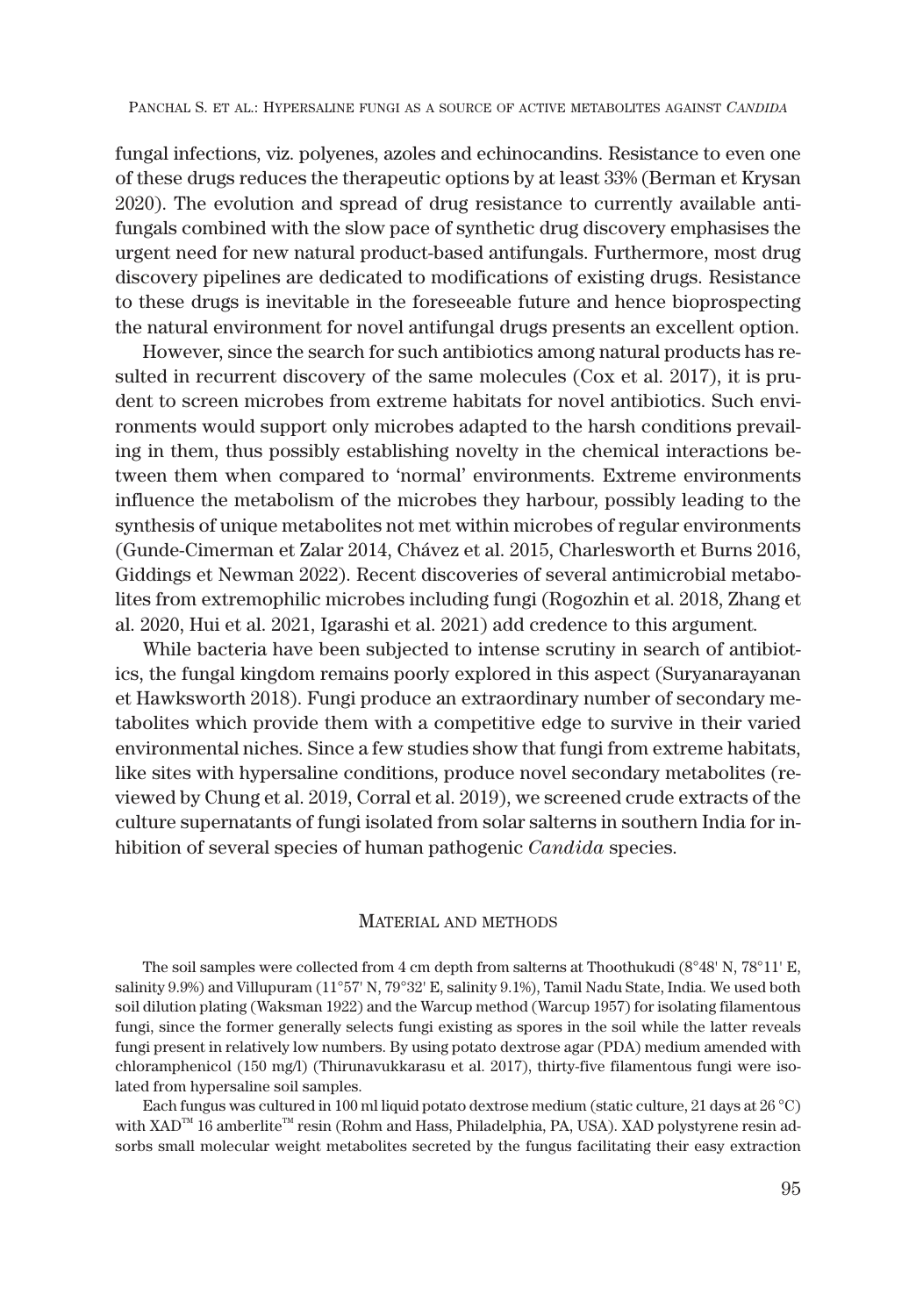(Suryanarayanan et al. 2010). After incubation, the mycelium was filtered, the XAD was air dried and shaken with 10 ml methanol. The methanol was then evaporated in a Rotavapor (Büchi Labortechnik, Flawil, Switzerland), and the residue resuspended in 20% dimethyl sulfoxide (DMSO) and the crude extract was tested for its activity against *Candida* species by checking growth inhibition using an antifungal assay in a 96-well plate (Hoque et al. 2015). The *Candida* species screened were *C. albicans* SC5314, *C. dubliniensis* Cd36 (clinical isolate), *C. glabrata* CBS138, *C. lusitaniae* (clinical isolate), *C. tropicalis* MYA-3404, and two clinical isolates of *C. auris* clade 1 (strains 45 and 46; Narayanan et al. 2021). Of these, *C. auris* strain 46 is resistant to two antifungal antibiotics, viz. fluconazole and caspofungin.

Each *Candida* species was cultivated for 12 hours in 10 ml YPD (1% yeast extract, 2% peptone, 2% dextrose) medium at 30 °C. The growth was estimated by measuring the absorbance at 600 nm, after which the culture was diluted to a concentration of  $\sim 10^5$  cells/ml with sterile YPD broth. From this cell suspension, 200 μl was incubated with 25 μl of each of the 35 crude extracts (prepared in 20% DMSO) at 30 °C for 24 h in static condition, after which the optical density at 600 nm was measured. Untreated cells (in YPD + 25 μl of 20% DMSO) incubated in the absence of any crude extract were used as positive control. Student's *t*-test was used to compare the differences between the treatments.

To identify the two fungi which produced antifungal compounds (VIG 994 from Thoothukudi and VIG 1108 from Villupuram), genomic DNA was extracted following the protocol by Paranetharan et al. (2018), and the internal transcribed spacer (ITS) region was amplified using fungal-specific primers ITS1 and ITS4 (White et al. 1990). The resulting amplicons were sequenced using ITS1 primer in an ABI 3130 Genetic Analyzer (Applied Biosystems, Foster City, CA, USA). The obtained sequences were edited manually and searched for the closest match using NCBI BLAST (megablast) limiting sequences from type material. Based on sequence similarity, the species were assigned when the similarity was above 99%. However, since the use of the ITS region alone for identifying species in the *Fusarium oxysporum* complex is unreliable, the assigned species name was prefixed with 'cf.'. The sequences were also submitted to GenBank and accession numbers were obtained (VIG 994 – MN153743 and VIG 1108 – MN153744).

#### **RESULTS**

Of the 35 crude extracts screened, those of VIG 994 and VIG 1108 inhibited significantly all *Candida* species tested and both extracts appeared to have similar potency with respect to growth inhibition for most *Candida* species tested (Fig. 1). Based on morphological and molecular analyses, we identified VIG 994 and VIG 1108 as *Curvularia nodosa* and *Fusarium oxysporum* complex, respectively. ITS sequence analysis showed that VIG 994 had high sequence similarity with *C. nodosa* (accession number NR154865; 99.61% similarity) and VIG 1108 had high similarity with *F. foetens* (accession number NR159865; 99.59% similarity), hence this species is further referred to as *Fusarium* cf. *foetens*. The culture characteristics also confirmed identification of the fungi as *C. nodosa* (Marin-Felix et al. 2017) and *F. foetens* (Schroers et al. 2004). The cultures were deposited in Microbial Type Culture Collection and Gene Bank (MTCC), Chandigarh, India under the accession numbers MTCC 13175 (*C. nodosa*) and MTCC 13176 (*F.* cf. *foetens*).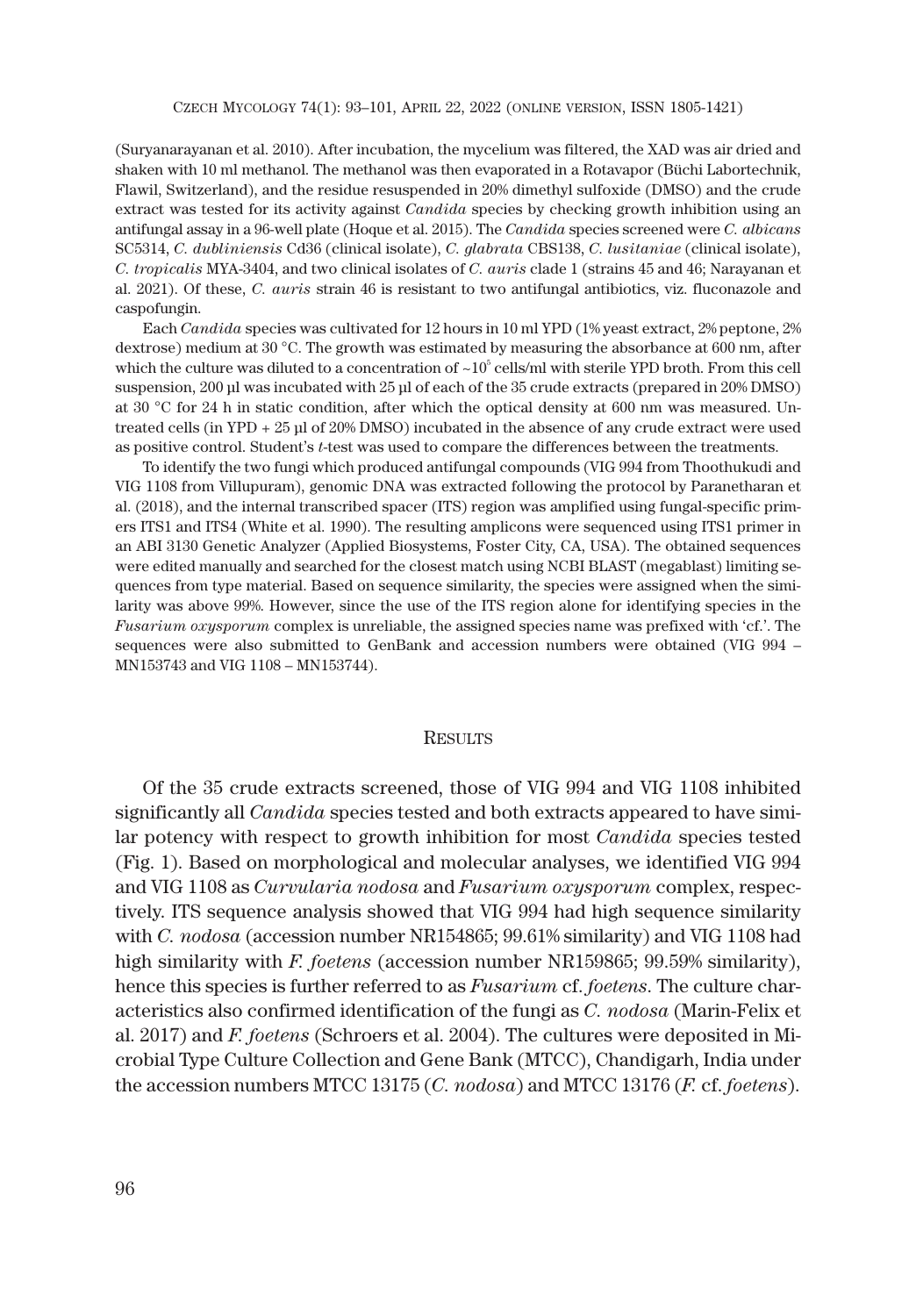

PANCHAL S. ET AL.: HYPERSALINE FUNGI AS A SOURCE OF ACTIVE METABOLITES AGAINST *CANDIDA*

**Fig. 1.** Effects of crude extracts on the growth of various *Candida* species. Reduction in growth as compared to control as observed by significantly low optical density at a wavelength of 600 nm when the organisms are grown in the presence of crude extracts of hypersaline fungi VIG 994 (*Curvularia nodosa*) and VIG 1108 (*Fusarium* cf. *foetens*) for 24 h (N = 2; Student's *t-*test: \*\*\* *P* < 0.01, \*\* *P* < 0.05,  $* P < 0.1$ ).

As seen in Fig. 1, the inhibition of *Candida* species growth was higher than 70% with the crude extract of *C. nodosa* and higher than 50% with the crude extract of *F.* cf. *foetens* for all *Candida* species tested, except for *C. glabrata*. For *C. glabrata,* 40% of the cells were found to be viable in the presence of the *C. nodosa* extract and 64% in the presence of the *F.* cf. *foetens* crude extract after an incubation time of 24 hours. The possibility of change in the growth of *C. glabrata* during longer incubation with the crude extract cannot be ruled out here. However, to avoid the ambiguity which may arise by using stationary phase cultures, a constant time point was chosen for reporting the results. In addition, *C. glabrata*, being a drug-resistant species, could be less susceptible to the active principles in the crude extracts. Strikingly, the two clinical isolates of *C. auris*, strains 45 and 46, were equally susceptible to both the crude extracts. Since strain 46 is a drug-resistant isolate with  $IC_{50}$  for fluconazole >64  $\mu$ g/ml, it is possible that the crude extracts target a common conserved molecular pathway not related to drug resistance.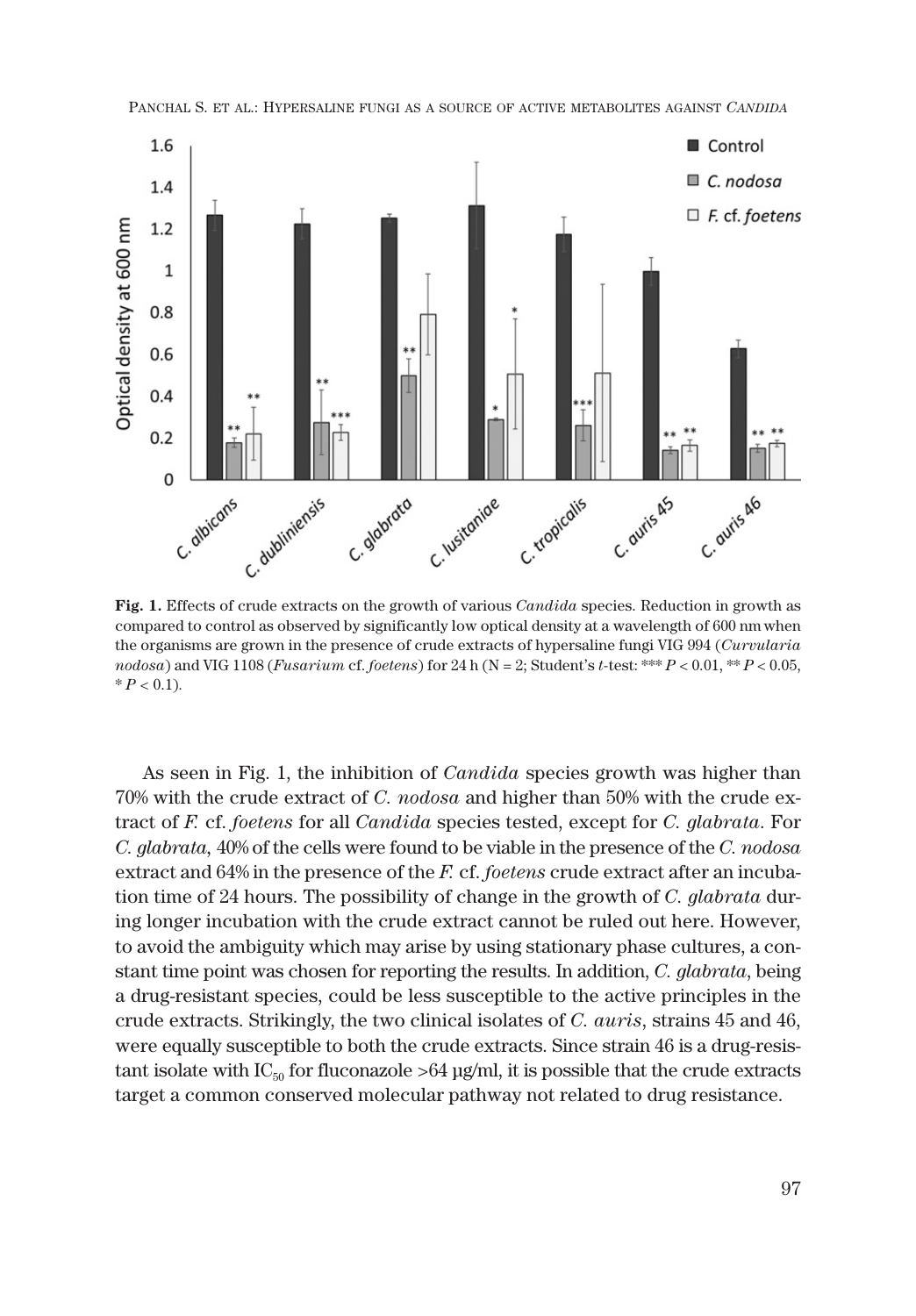### **DISCUSSION**

The chances of finding novel antibiotics from natural products are higher compared to the synthetic modification approach mainly due to their property of not strictly adhering to Lipinski's Rule of Five (Miethke et al. 2021). However, the major snag with this approach is the repeated discovery of the same molecules (Cox et al. 2017). One method to increase the possibility of finding novel antibiotics among natural products is to screen microbes including fungi of extreme habitats (Schneider 2021, Suryanarayanan et Sasse 2021). Antibiosis may not be a major competing method for resources among microbes of extreme environments due to decreased species richness. However, extremophilic fungi occupying hypersaline, acidic or alkaline, high- or low-temperature environments produce several novel metabolites including those with potential antibiotic properties (Chávez et al. 2015, Daletos et al. 2018, Jin et al. 2018, Baranova et al. 2020). In their review on extremophilic fungi, Zhang et al. (2018) state that of the 314 novel metabolites recorded to be produced by piezophilic, psychrophilic, thermophilic, halophilic, xerophilic, acidophilic, and alkaliphilic fungi, 161 are bioactive compounds.

Our results that *Curvularia nodosa* and *Fusarium* cf. *foetens* from solar salterns produce metabolites which inhibit the growth of several *Candida* species underscore the importance of screening fungi of extreme habitats for novel antibiotics. Hypersaline environments including solar salterns are known to harbour halophilic as well as halotolerant fungi (Azpiazu-Muniozguren et al. 2021). The fungi which we screened were halotolerant and not halophilic as they could grow on media with and without NaCl. Thus, our study suggests that, apart from halophilic fungi, halotolerant fungi should also be screened for novel chemicals; this is in accordance with findings by Zheng et al. (2013). Furthermore, halotolerant fungi should be screened for active compounds by culturing them in different salt concentrations since isozyme production in these fungi is controlled by external salt concentration (Paranetharan et al. 2018). Machine-learning analysis of the data set shows that the production of bioactive secondary metabolites in halophilic fungi could be influenced by the external NaCl concentration (Jančič et al. 2016).

It is possible that the antibiotic effect of *C. nodosa* and *F*. cf. *foetens* observed in the present study are due to already known compounds, since species of *Curvularia* (Zhang et al. 2011, Yin et al. 2018, Kaaniche et al. 2019, Polli et al. 2021) and the *F. oxysporum* complex (Pusztahelyi et al. 2015, Ibrahim et al. 2021) produce many novel secondary metabolites including antifungal compounds. Although our study is preliminary and needs further intensive investigations to identify the active molecules, it shows that bioprospecting not only extremophilic fungi but also extremotolerant ones for potentially novel antibiotics is important.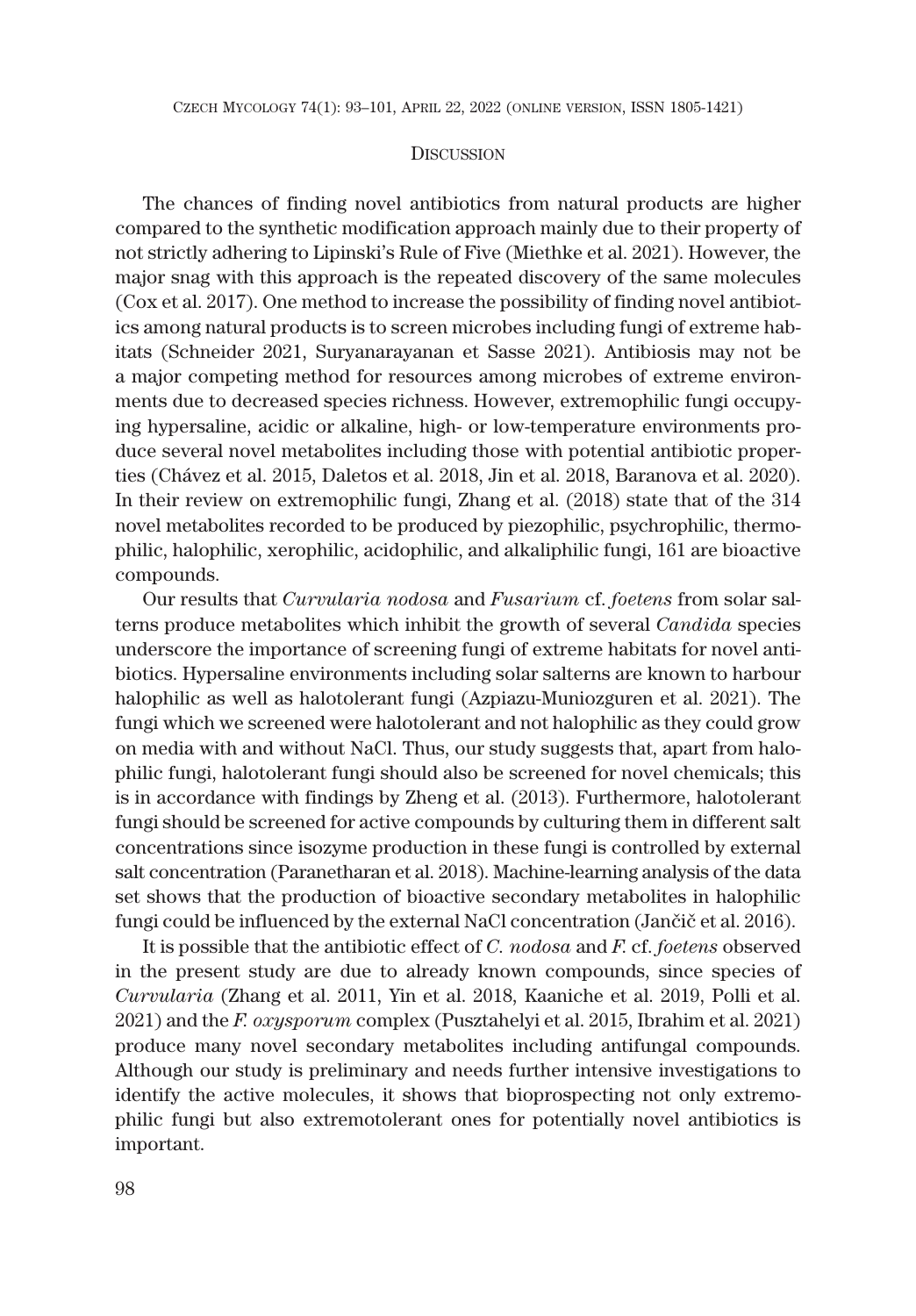#### **ACKNOWLEDGEMENTS**

We thank members of the Molecular Mycology Laboratory at JNCASR for useful discussions, and the reviewers for their valuable comments. SP acknowledges SERB-NPDF fellowship PDF/2015/001000 and KS acknowledges JNCASR for intramural funding. TSS thanks Swami Shukadevananda, Secretary, Ramakrishna Mission Vidyapith, Chennai for providing facilities.

# **REFERENCES**

- ALMEIDA F., RODRIGUES M.L., COELHO C. (2019): The still underestimated problem of fungal diseases worldwide. – Front. Microbiol. 10: 214. DOI: https://doi.org/10.3389/fmicb.2019.00214
- AZPIAZU-MUNIOZGUREN M., PEREZ A., REMENTERIA A., MARTINEZ-MALAXETXEBARRIA I., ALONSO R., LAORDEN L., GAMBOA J., BIKANDI J., GARAIZAR J., MARTINEZ-BALLESTEROS I. (2021): Fungal diversity and composition of the continental solar saltern in Ańana Salt Valley (Spain). – J. Fungi 7: 1074. DOI: https://doi.org/10.3390/jof7121074
- BARANOVA A.A., ALFEROVA V.A., KORSHUN V.A., TYURIN A.P. (2020): Antibiotics from extremophilic micromycetes. – Russ. J. Bioorg. Chem. 46: 903–971. DOI: https://doi.org/10.1134/S1068162020060023
- BERMAN J., KRYSAN D.J. (2020): Drug resistance and tolerance in fungi. Nat. Rev. Microbiol. 18: 319–331. DOI: https://doi.org/10.1038/s41579-019-0322-2
- CHAKRABARTI A. et al. (2015): Incidence, characteristics and outcome of ICU-acquired candidemia in India. – Intensive Care Med. 41: 285–295. DOI: https://doi.org/10.1007/s00134-014-3603-2
- CHARLESWORTH J., BURNS B.P. (2016): Extremophilic adaptations and biotechnological applications in diverse environments. – AIMS Microbiol. 2: 251–261.
	- DOI: https://doi.org/10.3934/microbiol.2016.3.251
- CHÁVEZ R., FIERRO F., GARCÍA-RICO R.O., VACA I. (2015): Filamentous fungi from extreme environments as a promising source of novel bioactive secondary metabolites. – Front. Microbiol. 6: 903. DOI: https://doi.org/10.3389/fmicb.2015.00903
- CHUNG D., KIM H., CHOI H.S. (2019): Fungi in salterns. J. Microbiol. 57: 717–724. DOI: https://doi.org/10.1007/s12275-019-9195-3
- CLANCY C.J., NGUYEN M.H. (2017): Emergence of *Candida auris*: an international call to arms. Clin. Infect. Dis. 64: 141–143. DOI: https://doi.org/10.1093/cid/ciw696
- CORRAL P., AMOOZEGAR M.A., VENTOSA A. (2019): Halophiles and their biomolecules: recent advances and future applications in biomedicine. – Mar. Drugs 18: 33. DOI: https://doi.org/10.3390/md18010033
- COX G., SIERON A., KING A.M., DE PASCALE G., PAWLOWSKI A.C., KOTEVA K., WRIGHT G.D. (2017): A common platform for antibiotic dereplication and adjuvant discovery. – Cell Chem. Biol. 24: 98–109. DOI: https://doi.org/10.1016/j.chembiol.2016.11.011
- DALETOS G., EBRAHIM W., ANCHEEVA E., EL-NEKETI M., SONG W., LIN W., PROKSCH P. (2018): Natural products from deep-sea-derived fungi a new source of novel bioactive compounds? – Curr. Med. Chem. 25: 186–207. DOI: https://doi.org/10.2174/0929867324666170314150121
- GIDDINGS L.-A., NEWMAN J.D. (2022): Extremophilic fungi from marine environments: underexplored sources of antitumor, anti-infective and other biologically active agents. – Mar. Drugs 20: 62. DOI: https://doi.org/10.3390/md20010062
- GUNDE-CIMERMAN N., ZALAR P. (2014): Extremely halotolerant and halophilic fungi inhabit brine in solar salterns around the globe. – Food Technol. Biotechnol. 52: 170–179.
- HALL R.A., NOVERR M.C. (2017): Fungal interactions with the human host: exploring the spectrum of symbiosis. – Curr. Opin. Microbiol. 40: 58–64. DOI: https://doi.org/10.1016/j.mib.2017.10.020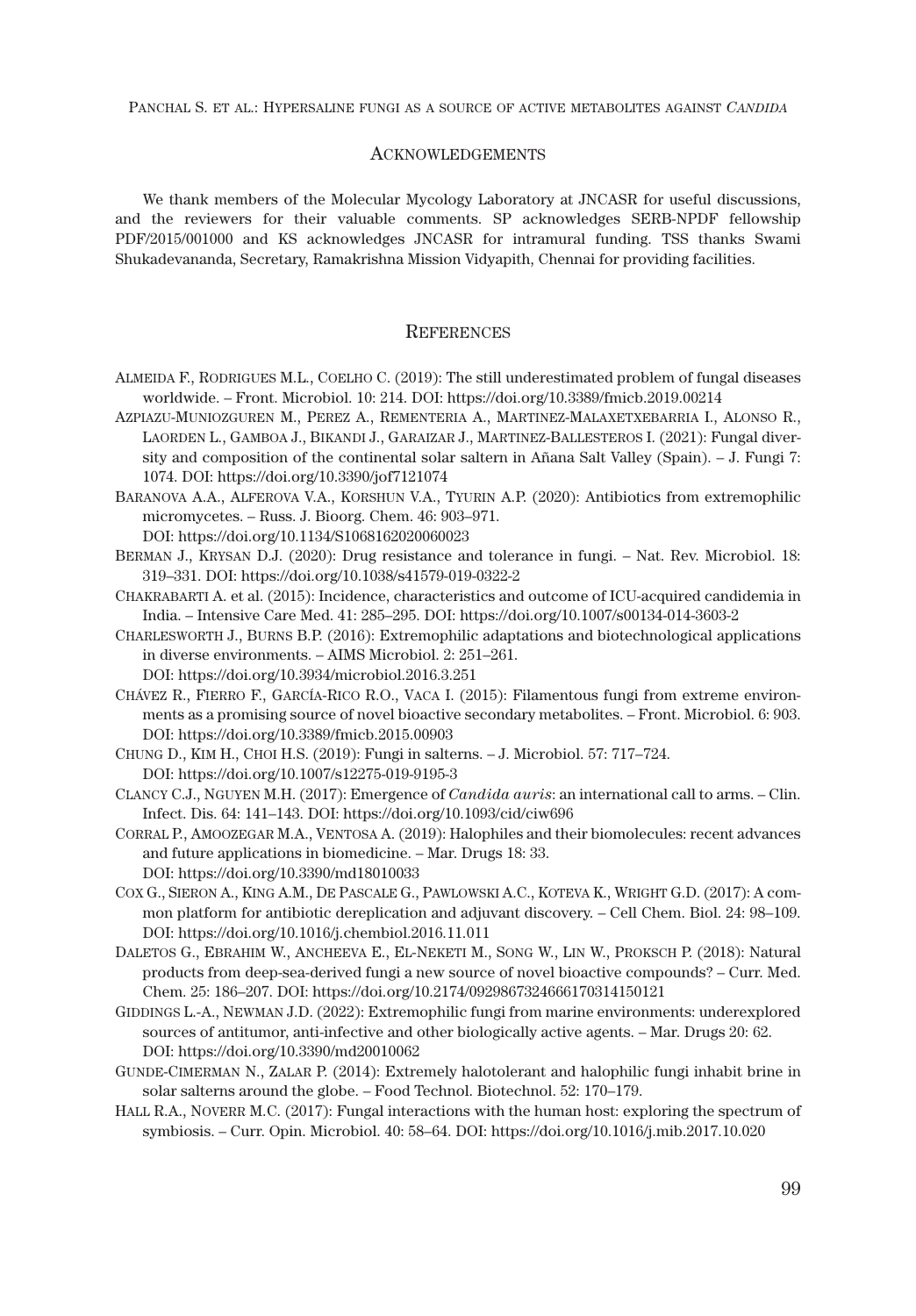CZECH MYCOLOGY 74(1): 93–101, APRIL 22, 2022 (ONLINE VERSION, ISSN 1805-1421)

- HOQUE J., AKKAPEDDI P., YADAV V., MANJUNATH G.B., UPPU D.S.S.M., KONAI M.M., YARLAGADDA V., SANYAL K., HALDAR J. (2015): Broad spectrum antibacterial and antifungal polymeric paint materials: synthesis, structure–activity relationship, and membrane-active mode of action. – ACS Appl. Mater. Interfaces 7: 1804–1815. DOI: https://doi.org/10.1021/am507482y
- HUI M.L.-Y., TAN L.T.-H., LETCHUMANAN V., HE Y.-W., FANG C.-M., CHAN K.-G., LAW J.W.-F., LEE L.-H. (2021): The extremophilic actinobacteria: from microbes to medicine. – Antibiotics 10: 682. DOI: https://doi.org/10.3390/antibiotics10060682
- IBRAHIM S.R.M., SIRWI A., EID B.G., MOHAMED S.G.A., MOHAMED G.A. (2021): Bright side of *Fusarium oxysporum*: secondary metabolites bioactivities and industrial relevance in biotechnology and nanotechnology. – J. Fungi 7: 943. DOI: https://doi.org/10.3390/jof7110943
- IGARASHI M., SAWA R., UMEKITA M., HATAONO M., ARISAKA R., HAYASHI C., ISHIZAKI Y., SUZUKI M., KATO C. (2021): Sealutomicins, new enediyne antibiotics from the deep-sea actinomycete *Nonomuraea* sp. MM565M-173N2. – J. Antibiot. 74: 291–299. DOI: https://doi.org/10.1038/s41429-020-00402-1
- JANČIČ S., FRISVAD J.C., KOCEV D., GOSTINČAR C., DŽEROSKI S., GUNDE-CIMERMAN N. (2016): Production of secondary metabolites in extreme environments: food- and airborne *Wallemia* spp. produce toxic metabolites at hypersaline conditions. – PLoS ONE 11: e0169116. DOI: https://doi.org/10.1371/journal.pone.0169116
- JI L., ZHOU A., YU X., DONG Z., ZHAO H., XUE H., WU W. (2020): Differential expression analysis of the *SRB1* gene in fluconazole-resistant and susceptible strains of *Candida albicans*. – J. Antibiot. 73: 309–313. DOI: https://doi.org/10.1038/s41429-020-0283-8
- JIN Y., QIN S., GAO H., ZHU G., WANG W., ZHU W., WANG Y. (2018): An anti-HBV anthraquinone from aciduric fungus *Penicillium* sp. OUCMDZ-4736 under low pH stress. – Extremophiles 22: 39–45. DOI: https://doi.org/10.1007/s00792-017-0975-6
- KAANICHE F., HAMED A., ABDEL-RAZEK A.S., WIBBERG D., ABDISSA N., EL EUCH I.Z., ALLOUCHE N., MELLOULI L., SHAABAN M., SEWALD N. (2019): Bioactive secondary metabolites from new endophytic fungus *Curvularia* sp. isolated from *Rauwolfia macrophylla*. – PLoS ONE 14: e0217627. DOI: https://doi.org/10.1371/journal.pone.0217627
- KÖHLER J.R., HUBE B., PUCCIA R., CASADEVALL A., PERFECT J.R. (2017): Fungi that infect humans. Microbiol. Spectr. 5: FUNK-0014-2016. DOI: https://doi.org/10.1128/microbiolspec.FUNK-0014-2016
- KULLBERG B.J., ARENDRUP M.C. (2015): Invasive candidiasis. N. Engl. J. Med. 373: 1445–1456. DOI: https://doi.org/10.1056/NEJMra1315399
- LEGRAND M., JAITLY P., FERI A., D'ENFERT C., SANYAL K. (2019): *Candida albicans*: an emerging yeast model to study eukaryotic genome plasticity. – Trends Genet. 35: 292–307. DOI: https://doi.org/10.1016/j.tig.2019.01.005
- LONE S.A., AHMAD A. (2019): *Candida auris* the growing menace to global health. Mycoses 62: 620–637. DOI: https://doi.org/10.1111/myc.12904
- LÜCKING R. et al. (2020): Unambiguous identification of fungi: where do we stand and how accurate and precise is fungal DNA barcoding? – IMA Fungus 11: 14. DOI: https://doi.org/10.1186/s43008-020-00033-z
- MARIN-FELIX Y., SENWANNA C., CHEEWANGKOON R., CROUS P.W. (2017): New species and records of *Bipolaris* and *Curvularia* from Thailand. – Mycosphere 8: 1556–1574. DOI: https://doi.org/10.5943/mycosphere/8/9/11
- MIETHKE M. et al. (2021): Towards the sustainable discovery and development of new antibiotics. Nat. Rev. Chem. 19: 1–24. DOI: https://doi.org/10.1038/s41570-021-00313-1
- NARAYANAN A., VADNALA R.N., GANGULY P., SELVAKUMAR P., RUDRAMURTHY S.M., PRASAD R., CHAKRA-BARTI A., SIDDHARTHAN R., SANYAL K. (2021): Functional and comparative analysis of centromeres reveals clade-specific rearrangements in *Candida auris* and a chromosome number change in related species. – mBio 12: e00905-21. DOI: https://doi.org/10.1128/mBio.00905-21
- PARANETHARAN M.S., THIRUNAVUKKARASU N., RAJAMANI T., MURALI T.S., SURYANARAYANAN T.S. (2018): Salt-tolerant chitin and chitosan modifying enzymes from *Talaromyces stipitatus*, a mangrove endophyte. – Mycosphere 9: 215–226. DOI: https://doi.org/10.5943/mycosphere/9/2/5